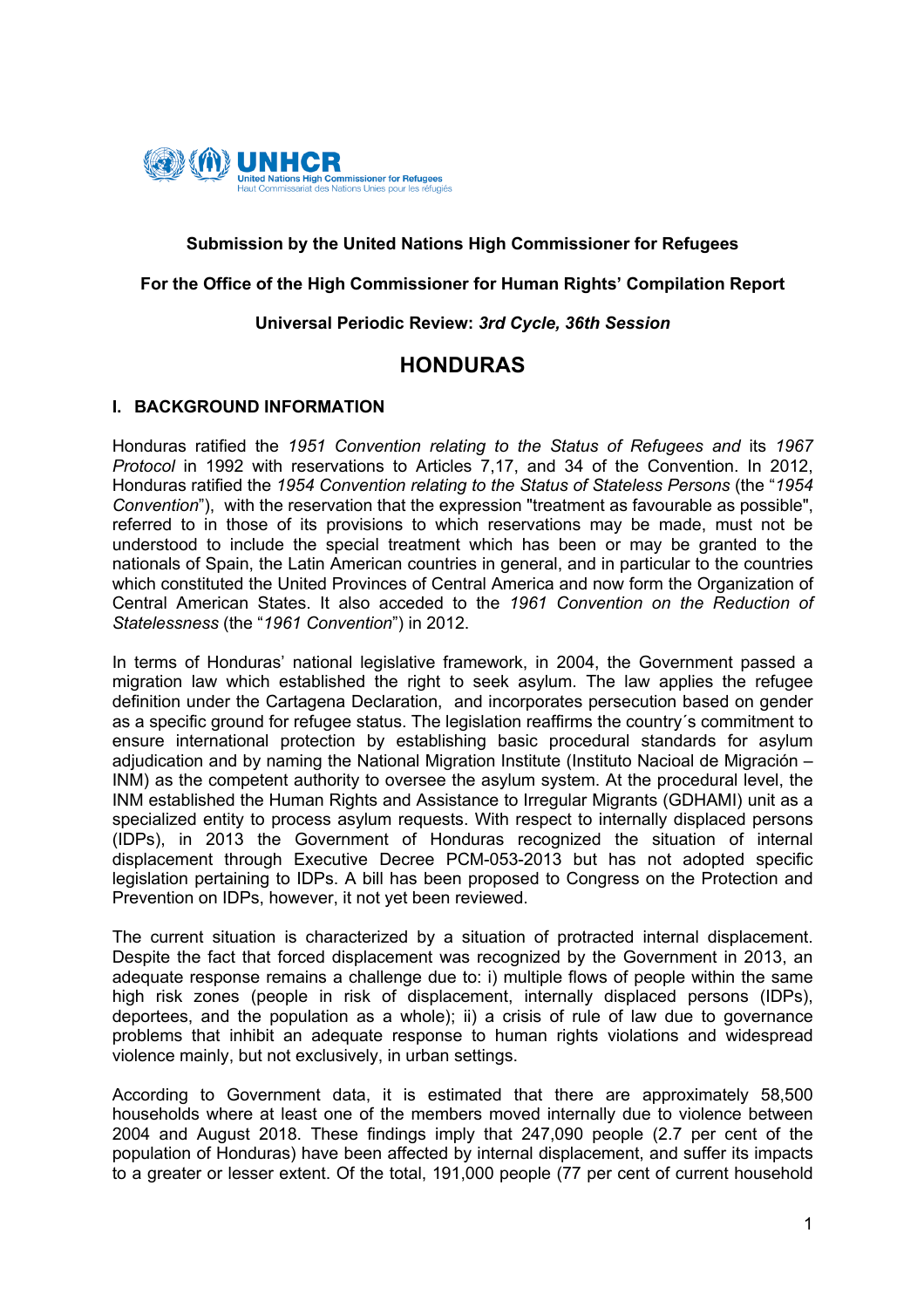members) were directly displaced by violence or other human rights violations, while the other 56,000 people correspond to members who were born or incorporated in a second time into affected households. The largest number of displaced persons is found in households headed by women (55 per cent) and those with the greatest number of minors are the most impacted by displacement (43 per cent), about 3 per cent more than the nondisplaced population.

Displacement occurs due to multiple causes, however, the main causes that have been identified are extortions, threats against life, physical integrity, security and the exercise of rights and freedoms. In addition to this various dynamics of violence, armed structures (maras) and behavior patterns feed coercion, fear and population control. 77 per cent of displaced households had been victims of specific acts of violence, while one fifth of households moved as a measure of self-protection, for fear of a situation of widespread violence. In 45 per cent of cases, specific acts of violence were also combined with fear of high levels of violence in the community.

In geographical terms, displacement is concentrated in areas with greater population and economic development, but also in those with higher rates of violence. 82 per cent of the displacements occurred in the departments of Cortés, Francisco Morazán, Olancho, Atlántida and Yoro, which together concentrate about 55 per cent of the country's population.

The reduction of violence and the attention and protection of victims is one of the most important challenges facing Honduras. In 2012, the country topped the list of the highest homicide rate globally, 85.5 persons per 100,000 inhabitants. In response, the Government implemented a series of reforms in security, justice and human rights systems in order to reduce the high rate of violence. These measures succeeded in cutting down the level of violence to less than half in just six years, reaching 41.4 persons in 2018. However, the rate of violence in the country remains high. Poverty and inequality add to the continued impact of violence. The number of mass killings and assassinations has increased in 2019. As of the  $8<sup>th</sup>$  of August there have been 41 mass killings with 144 victims, surpassing 2018 which saw 38 mass killings with 130 victims. There also continues to be a significant flow of people in search of protection moving in and out of the country. In 2012, the number of Honduran asylum-seekers barely exceeded one thousand people annually; in 2018 this figure increased to 41,500 applications. In the same period of 2012-2018, the number of Honduran refugees abroad increased from 2,613 to 18,900. Additionally, the country continues to face a political crisis within a context of institutional fragility. The increased number of confrontations between citizens and authorities due to civil unrest has generated a volatile scenario that can increase violence and can constitute an additional cause of displacement.

Regarding returnees, according to the official figures of the Consular and Migratory Observatory of Honduras (CONMIGHO), until the end of August 2019, a total of 79,808 Hondurans (49,348 men, 11,988 women and 18,472 children) have been returned. More specifically, between January-August 2019 the number of people returned to Honduras increased by 58.7 per cent (29,520 people) compared to the same period observed last year. Due to the significant increase of the returned people, a significant number of them may be in need of international protection.

On the other hand, political instability and serious human rights violations in Nicaragua have caused more people with international protection needs to enter Honduras. Compared to 2017, where 17 asylum applications were submitted, in 2018, Honduran authorities received 87 applications, mainly from Nicaraguan citizens. In 2019, 57 new asylum applications were received. The reconfiguration of routes to reach the United States has also made Honduras a transit country. In June 2019, the National Migration Institute (INM) reported that the number of irregular migrants in transit exceeded what was recorded in 2018. Until on June 1,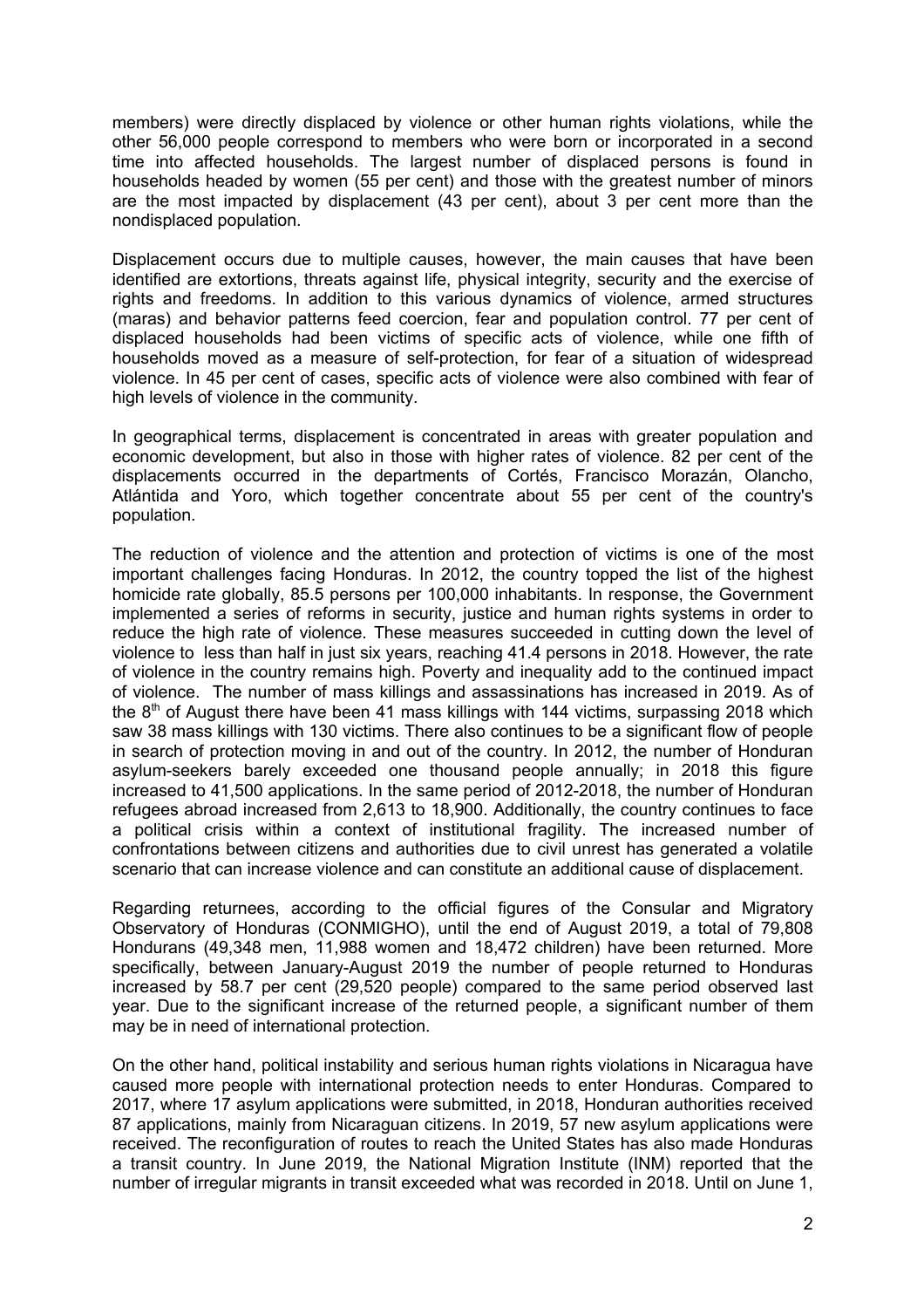about 17,865 irregular migrants in transit were registered by the INM, of which 16,054 were of Cuban nationality. Possible bilateral negotiations on a safe third-country agreement with Guatemala can lead nationals who are not from Northern Central American region, but who transit through Honduras to remain and seek asylum, which can further reverse the capabilities of the fragile asylum system.

# **II ACHIEVEMENTS AND POSITIVE DEVELOPMENTS**

## **Positive developments linked to 2nd cycle UPR recommendations**

## **Issue 1: Protection of children**

**Linked to 2nd cycle UPR recommendation no.124.58 supported by the Government**: "Take necessary measures to achieve the social reintegration of boys, girls and adolescents' victims of armed gangs." (Paraguay);

State actions with respect to children apply the best interests of the child principle and Honduran consular networks in Guatemala, Mexico and the United States have been trained on the application of the principle and on how to conduct best interest determinations. At the territorial and community level there are several programs and actions from the State and civil society to facilitate the reintegration of returned migrant populations.

## **Issue 2: Addressing discrimination and violence against women**

**Linked to 2nd cycle UPR recommendation n. 124.35 supported by the Government:** "Take specific measures to protect women from being victim of discrimination and violence, including the appropriate investigation of such cases as well as the prosecution and punishment of perpetrators." (Turkey)

Honduras created special units for investigations of gender-related crimes in 2018. The establishment of these special units represents an important step to address impunity associated with gender-related crimes with an inter-institutional approach.

# **III. KEY PROTECTION ISSUES, CHALLENGES AND RECOMMENDATIONS**

# **Challenges linked to outstanding 2nd cycle UPR recommendations**

### **Issue 1: Guarantees of protection for the minors**

**Linked to 2nd cycle UPR recommendation no.124.58 supported by the Government:**. "Take necessary measures to achieve the social reintegration of boys, girls and adolescents' victims of armed gangs." (Paraguay)

Despite progress made by the Government of Honduras to ensure the reintegration of boys, girls and adolescents victims of armed gangs, a number of deficiencies in the response framework undermine further efforts. The response to structural factors that lead to the recruitment into armed gangs and push boys, girls and adolescents to leave through irregular and dangerous migratory routes remains inadequate. It must be recognized that the population movement is multicausal and that, the breakdown of the family unit, domestic violence, poverty, inequality, problems of violence do not allow traditional protection mechanisms such as family and school to fulfill their protective role. Additionally, the State has not yet managed to ensure a dignified reintegration of children, families and deported Hondurans who have been returned to the country. Actions are not systematic, are of limited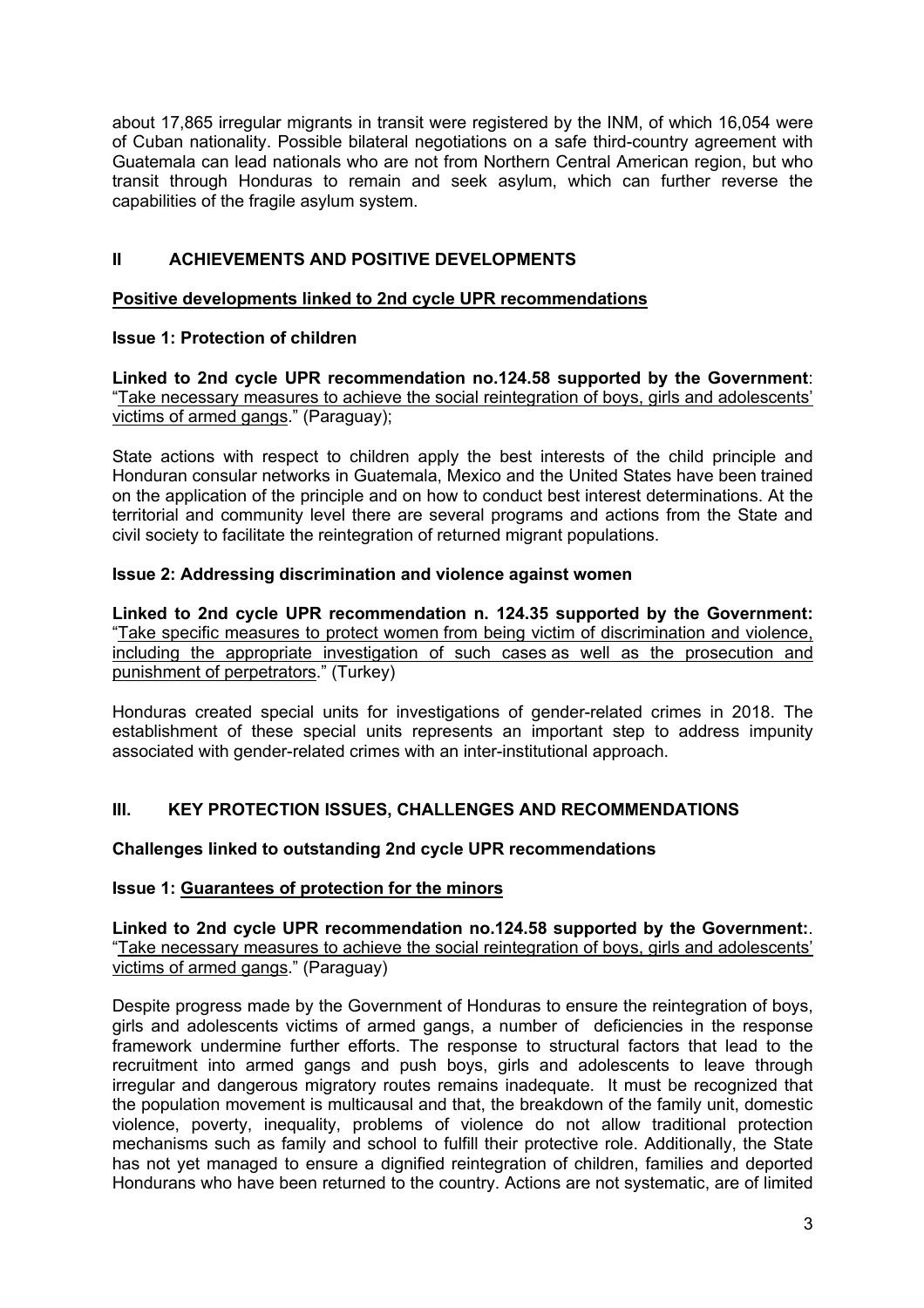scope, apply variable criteria and thus do not always guarantee the rights children and families upon their return to Honduras.

### **Recommendations:**

UNHCR recommends that the Government of Honduras:

- a) Take measures to ensure the effective investigation of perpetrators who recruit children into armed groups;
- b) Establish comprehensive programmes for the prevention of recruitment and reintegration of children and adolescents;
- c) Implement a national strategy and a reintegration plan for returnees from Honduras that incorporates the specialized approach to the protection of unaccompanied children; and
- d) Develop assistance programs for children and their families, in cases of forced displacement.

### **Issue 2: Guarantees of protection for women**

**Linked to 2nd cycle UPR recommendation n. 124.35 supported by the Government:** "Take specific measures to protect women from being victim of discrimination and violence, including the appropriate investigation of such cases as well as the prosecution and punishment of perpetrators." (Turkey)

Violence continues to impact women disproportionally and there is still a lack of comprehensive response to address violence against women as a cause of forced displacement.

#### **Recommendation:**

UNHCR recommends that the Government of Honduras:

- a) Take measures to strengthen the comprehensive response to women and children victims of violence, particularly to address violence as a cause of displacement and the increased vulnerability of displaced persons; and
- b) Improve identification mechanisms in returnee centers for survivors of sexual violence, and the identification and response to risks that may be faced upon return to their place of origin.

### **Additional protection challenges**

#### **Issue 3: Protection of communities of internally displaced persons**

Honduras lacks a legal framework to address internal displacement which undermines the possibility for the Government to provide a coordinated response that includes the establishment of an assistance system that offers alternatives for the protection of victims as well as a response to the humanitarian impact of extortion, dispossession of homes and property. On the one hand, in the absence of a state response, victims of displacement may face multiple displacements. Each new internal displacement exacerbates a downward spiral in the living conditions of victims and is likely to increase the number of Hondurans seeking international protection. One of the reported reasons for multiple displacements is that displaced people often have no choice but to move to areas that are also controlled by gangs.

On the other hand, the absence of a state system to register internally displaced persons or to monitor internal displacement in Honduras results in a continued need to strengthen the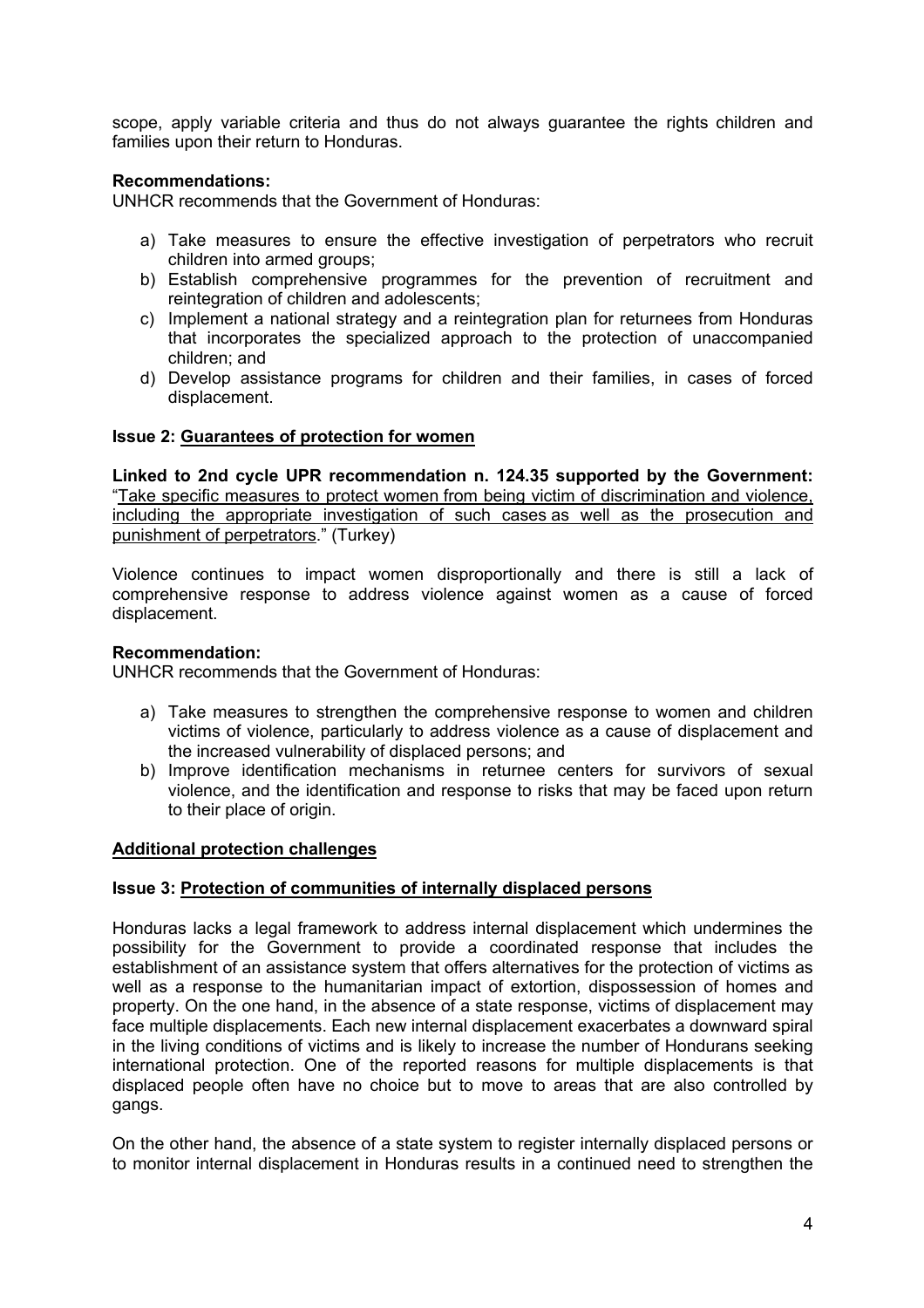identification of persons in need of protection and to carry out community interventions to address how the impact of violence affects certain communities disproportionately.

Compounding these challenges, the increase in the numbers of individuals who are being returned to Honduras but who may be unable to return to their habitual place of residence, and the lack of internal relocation capabilies, continues to impact Honduras' capacity to respond the challenges of internal displacement.

### **Recommendations:**

UNHCR recommends that the Government of Honduras:

- a) Continue making all possible efforts to ensure adequate response and assistance for victims of internal displacement;
- b) Promote the passing of the proposed bill for the protection and prevention of victims displaced by violence presented to Congress in March 2019;
- c) Strengthen internal relocation capabilities to provide a more protective environment for persons returned to Honduras;
- d) Adopt measures to increase the identification capabilities of deportees with protection needs and ensure immediate protection for those who cannot return to their places of origin; and
- e) Increase the development and implementation of programmes and services in areas with high risks of internal displacement to address the deterioration of living conditions due to internal displacement.

### **Issue 4: Protection of refugees and persons in need of international protection**

While Honduras has not faced a massive influx of persons seeking international protection, the lack of a formal framework for asylum adjudication and low reception capabilities weaken the overall protection system in the country. Several key issues need to be addressed, most notably:

- 1. Lack of effective access to the asylum system: Asylum claims can only be filed in three specialized centers and claims are all processed centrally in the capital. In addition, the Government does not have identification mechanisms in place nor capabilities to receive referrals of people identified who do not have the means to travel to the reception centers.
- 2. Honduras lacks an effective regulation on complementary protection deriving from the State's obligations under international human rights law. Existing regulations do not specify in which instances complementary protection applies and do not establish the status to be granted to persons in need of such protection.
- 3. Duration of adjudication of asylum claims is exceedingly long. The legislation in force establishes a 3-month timeframe to resolve a claim; however, the lack of a procedural framework for asylum claims results in long waiting periods that can average between 8 months to 1 year for a decision to be made.
- 4. Asylum-seekers do not enjoy the right to work in Honduras. The fact that asylumseekers are not allowed to work, coupled with the lack of Government programs to provide socio-economic support, places asylum-seekers in a vulnerable situation, forcing them to work irregularly or exposing them to the risks of human smuggling and trafficking in pursuing onward movements.

#### **Recommendations**:

UNHCR recommends that the Government of Honduras:

a) Adopt legislation that establishes a framework for asylum adjudication, dignified